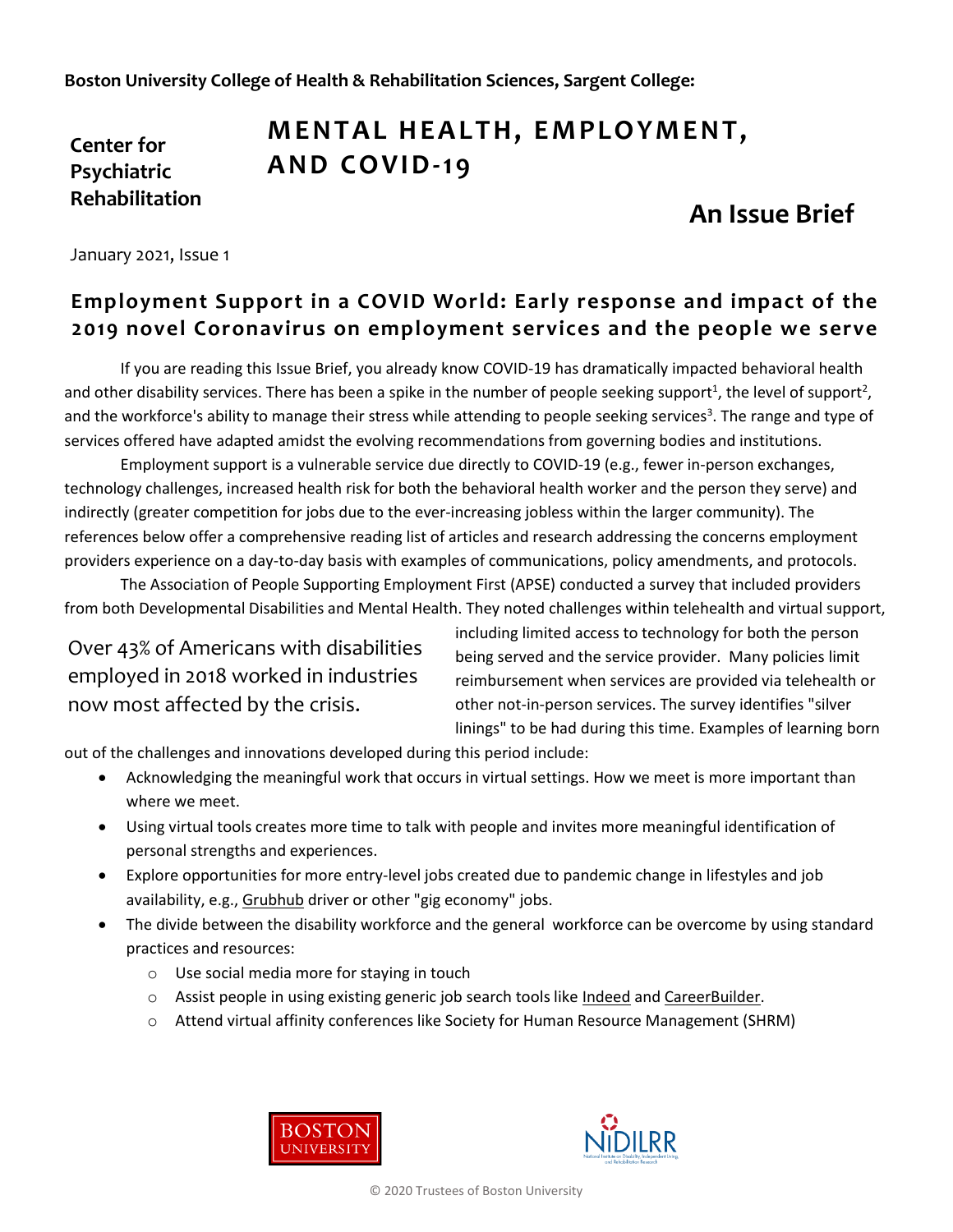### **Essential Information for Leadership and Policy Makers:**

- The EEO laws, including the ADA and Rehabilitation Act, continue to apply during the time of the COVID-19 pandemic. Still, they do not interfere with or prevent employers from following the CDC or state/local public health authorities' guidelines and suggestions about steps employers should take regarding COVID-19. Guidance from public health authorities is likely to change as the COVID-19 pandemic evolves. Therefore, employers and employment specialists benefit from staying informed about rapidly changing workplace safety. <https://www.eeoc.gov/wysk/what-you-should-know-about-covid-19-and-ada-rehabilitation-act-and-other-eeo-laws>
- While the future of work is an unknown variable at best, ensuring that the door to employment for the population of Americans with mental health conditions doesn't remain shut is our number one priority. Equipping business and industry to advance inclusive workplace practices further to advantage a diverse workforce in a post-COVID environment is essential. The economic impact experienced by Americans with disabilities is compounded by the economic disparities that existed before the current crisis. Greater flexibility must be exercised in implementing policies that support financial entitlements and benefits to the population of people with disabilities—ensuring critical incentives to re-employment and employment in the future. https://www.ilr.cornell.edu/work-andcoronavirus/public-policy/impact-workforce-and-people-disabilities
- Service recipients and staff will all benefit from COVID-19 mental health considerations. *ThriveNYC* provides a guide specific to workplace mental health. A summary of healthcare inequities and an easy to use a checklist for supporting mental wellness during the pandemic is included in the printable document. <https://thrivenyc.cityofnewyork.us/wp-content/uploads/2020/05/COVID-19-Workplace-Mental-Health-Guide-Employers.pdf>
- The impact of the COVID-19 pandemic on Individual Placement and Support (IPS) supported employment services teaches policymakers there is substantial evidence that new strategies and innovation implemented as a result of COVID-19 are recommended to keep in a post-COVID world. These include the use of remote technologies, online interviews, providing ongoing support remotely, and providing more frequent support remotely. Survey results were provided by 88 New York State implementation sites, focusing on adaptations and innovations reported during a Mental Health Technology Transfer Center Network (HHS Region 4: Southeast) sponsored webinar. <https://southeastmhttc.org/impact-of-covid-19-realities-on-ips-supported-employment-webinar/>

## **Emerging Policy Need: Equitable COVID-19 Vaccination Initiative**

*Everyone is excited about vaccinations being available for COVID-19. As a component of services offered via supported employment, many participants will need to decide if and when to get a vaccine. Preparing supported employment staff to address these questions with an agency-consistent definition will benefit all participants.* 

Ezekiel J. Emanuel, MD, PhD, and colleagues authored an editorial for the JAMA Network. They began by enumerating 3 relevant ethical values considered COVID-19 vaccine allocation:

- 1. Benefiting people and limiting harm is a universal value
- 2. Prioritizing disadvantaged populations is likewise fundamental
- 3. Equal concern precludes consideration of differences, such as gender, race, or religion, when doing so would not help prevent harm or prioritize disadvantaged groups.

HealthLeadsUSA, an innovation hub that seeks to unearth and address deep societal roots of racial inequity that impact our health system reports, "According to recent polls, only 58% of the U.S. population would get vaccinated as soon as COVID-19 vaccines become available. The vaccine distribution strategies proposed in the U.S. lack a clear focus on racial health equity and clear coordination among federal, state, tribal and other local levels. This moment in